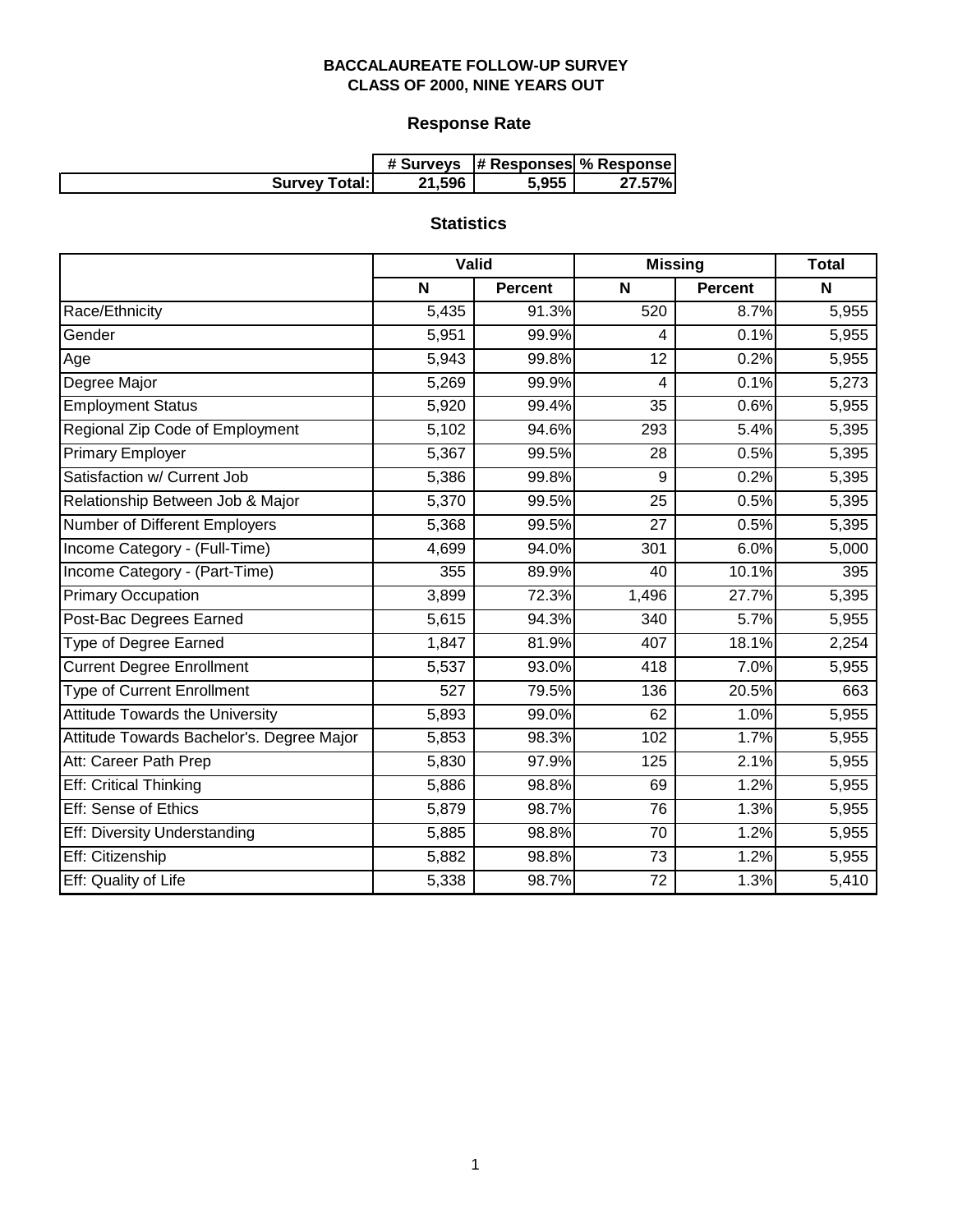## **DEMOGRAPHIC**

## **Race/Ethnicity**

|              |                         |                  |                | Valid          | <b>Cumulative</b> |
|--------------|-------------------------|------------------|----------------|----------------|-------------------|
|              |                         | <b>Frequency</b> | <b>Percent</b> | <b>Percent</b> | <b>Percent</b>    |
| <b>Valid</b> | Black, non-Hispanic     | 714              | 12.0           | 13.1           | 13.1              |
|              | Asian/Pacific Islander  | 308              | 5.2            | 5.7            | 18.8              |
|              | White, non-Hispanic     | 4,199            | 70.5           | 77.3           | 96.1              |
|              | Native American/Alaskan | 10               | 0.2            | 0.2            | 96.2              |
|              | Hispanic                | 179              | 3.0            | 3.3            | 99.5              |
|              | Non-resident alien      | 25               | 0.4            | 0.5            | 100.0             |
|              | Total                   | 5,435            | 91.3           | 100.0          |                   |
| Missina      | No response             | 520              | 8.7            |                |                   |
|              | Total:                  | 5,955            | 100.0          |                |                   |

#### **Gender**

|              |             |           |                | Valid          | <b>Cumulative</b> |
|--------------|-------------|-----------|----------------|----------------|-------------------|
|              |             | Frequency | <b>Percent</b> | <b>Percent</b> | <b>Percent</b>    |
| <b>Valid</b> | Female      | 3,059     | 51.4           | 51.4           | 51.4              |
|              | Male        | 2,892     | 48.6           | 48.6           | 100.0             |
|              | Total       | 5,951     | 99.9           | 100.0          |                   |
| Missing      | No response | 4         | 0.1            |                |                   |
|              | Total:      | 5,955     | 100.0          |                |                   |

## **Age Category**

|              |                      |                  |         | Valid          | <b>Cumulative</b> |
|--------------|----------------------|------------------|---------|----------------|-------------------|
|              |                      | <b>Frequency</b> | Percent | <b>Percent</b> | <b>Percent</b>    |
| <b>Valid</b> | 25 Years and Younger | ۰                | 0.0     | 0.0            | 0.0 <sub>l</sub>  |
|              | 26 through 35        | 4.082            | 68.5    | 68.7           | 68.7              |
|              | 36 through 45        | 993              | 16.7    | 16.7           | 85.4              |
|              | 46 and older         | 868              | 14.6    | 14.6           | 100.0             |
|              | Total                | 5,943            | 99.8    | 100.0          |                   |
| Missina      | No response          | 12               | 0.2     |                |                   |
|              | Total:               | 5,955            | 100.0   |                |                   |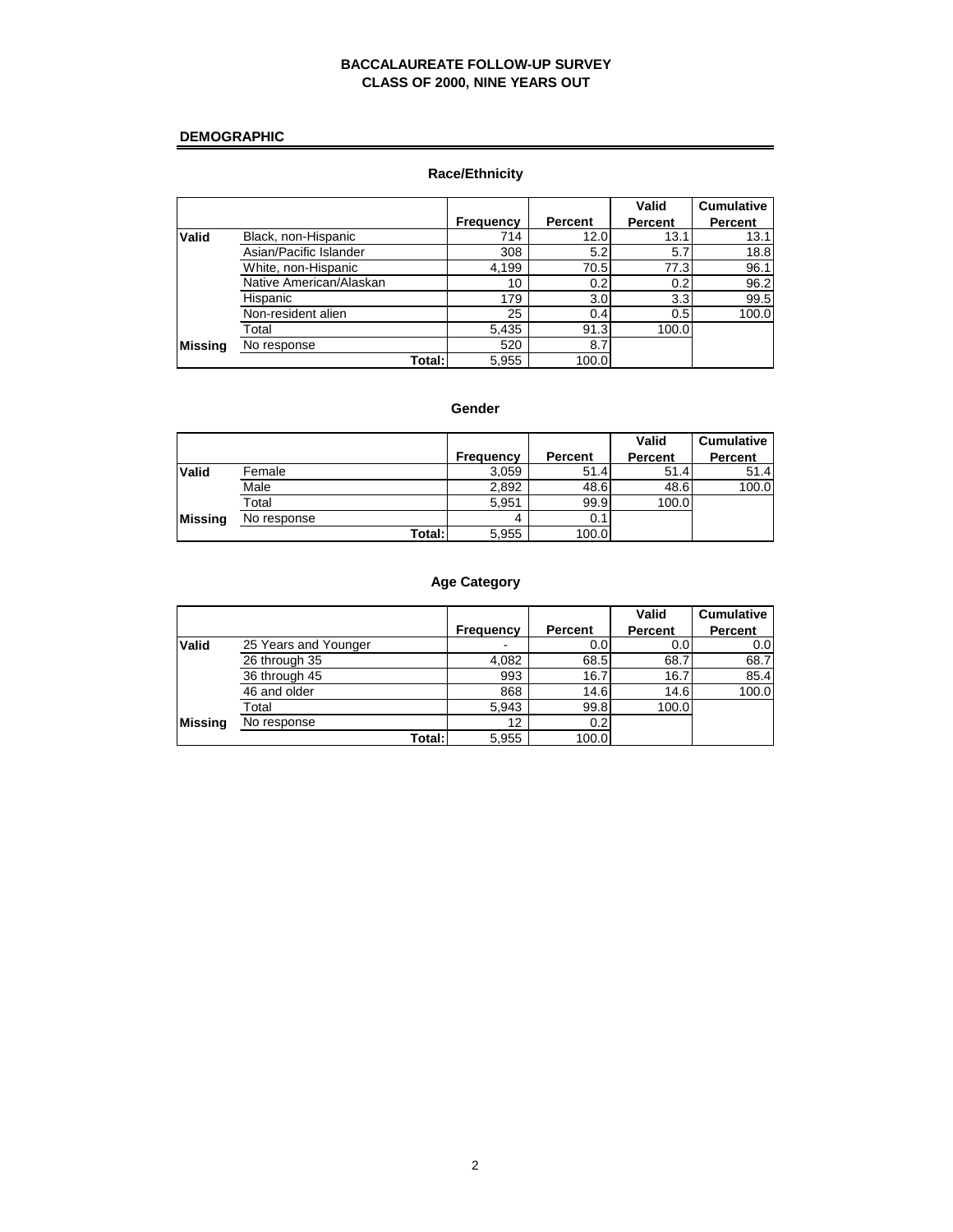## **Bachelor's Degree Major**

|                |                                      |                  |                | Valid   | <b>Cumulative</b> |
|----------------|--------------------------------------|------------------|----------------|---------|-------------------|
|                |                                      | <b>Frequency</b> | <b>Percent</b> | Percent | <b>Percent</b>    |
| Valid          | Agriculture/Natural Resources        | 161              | 3.1            | 3.1     | 3.1               |
|                | Accounting                           | 83               | 1.6            | 1.6     | 4.6               |
|                | <b>Business</b>                      | 498              | 9.4            | 9.5     | 14.1              |
|                | Communication                        | 119              | 2.3            | 2.3     | 16.3              |
|                | <b>Computer/Information Sciences</b> | 93               | 1.8            | 1.8     | 18.1              |
|                | Education                            | 712              | 13.5           | 13.5    | 31.6              |
|                | Engineering                          | 221              | 4.2            | 4.2     | 35.8              |
|                | <b>Engineering Technologies</b>      | 135              | 2.6            | 2.6     | 38.4              |
|                | Nursing                              | 75               | 1.4            | 1.4     | 39.8              |
|                | <b>Health-Related</b>                | 174              | 3.3            | 3.3     | 43.1              |
|                | Liberal Arts/Humanities              | 471              | 8.9            | 8.9     | 52.0              |
|                | Science and Mathematics              | 362              | 6.9            | 6.9     | 58.9              |
|                | Social/Behavioral Sciences           | 521              | 9.9            | 9.9     | 68.8              |
|                | Visual/Performing Arts               | 112              | 2.1            | 2.1     | 70.9              |
|                | Multi/Interdisciplinary              | 42               | 0.8            | 0.8     | 71.7              |
|                | Other                                | 1,490            | 28.3           | 28.3    | 100.0             |
|                | Total                                | 5,269            | 99.9           | 100.0   |                   |
| <b>Missing</b> | No response                          | 4                | 0.1            |         |                   |
|                | Total:                               | 5,273            | 100.0          |         |                   |

#### **EMPLOYMENT**

## **Employment Status**

|                |                 |                  |                | Valid   | <b>Cumulative</b> |
|----------------|-----------------|------------------|----------------|---------|-------------------|
|                |                 | <b>Frequency</b> | <b>Percent</b> | Percent | <b>Percent</b>    |
| <b>Valid</b>   | Yes, Full-Time  | 5,000            | 84.0           | 84.5    | 84.5              |
|                | Yes, Part-Time  | 395              | 6.6            | 6.7     | 91.1              |
|                | No, Is Seeking  | 219              | 3.7            | 3.7     | 94.8              |
|                | No, Not Seeking | 306              | 5.1            | 5.2     | 100.0             |
|                | Total           | 5,920            | 99.4           | 100.0   |                   |
| <b>Missing</b> | No response     | 35               | 0.6            |         |                   |
|                | Total:          | 5,955            | 100.0          |         |                   |

## **Regional Zip Code of Employment**

|              |                  |                  |                | <b>Valid</b>   | <b>Cumulative</b> |
|--------------|------------------|------------------|----------------|----------------|-------------------|
|              |                  | <b>Frequency</b> | <b>Percent</b> | <b>Percent</b> | <b>Percent</b>    |
| <b>Valid</b> | Chicago Area     | 1,984            | 36.8           | 38.9           | 38.9              |
|              | Rest of Illinois | 1,599            | 29.6           | 31.3           | 70.2              |
|              | Out-of-State     | 1.519            | 28.2           | 29.8           | 100.0             |
|              | Total            | 5,102            | 94.6           | 100.0          |                   |
| Missing      | No response      | 293              | 5.4            |                |                   |
|              | Total:           | 5,395            | 100.0          |                |                   |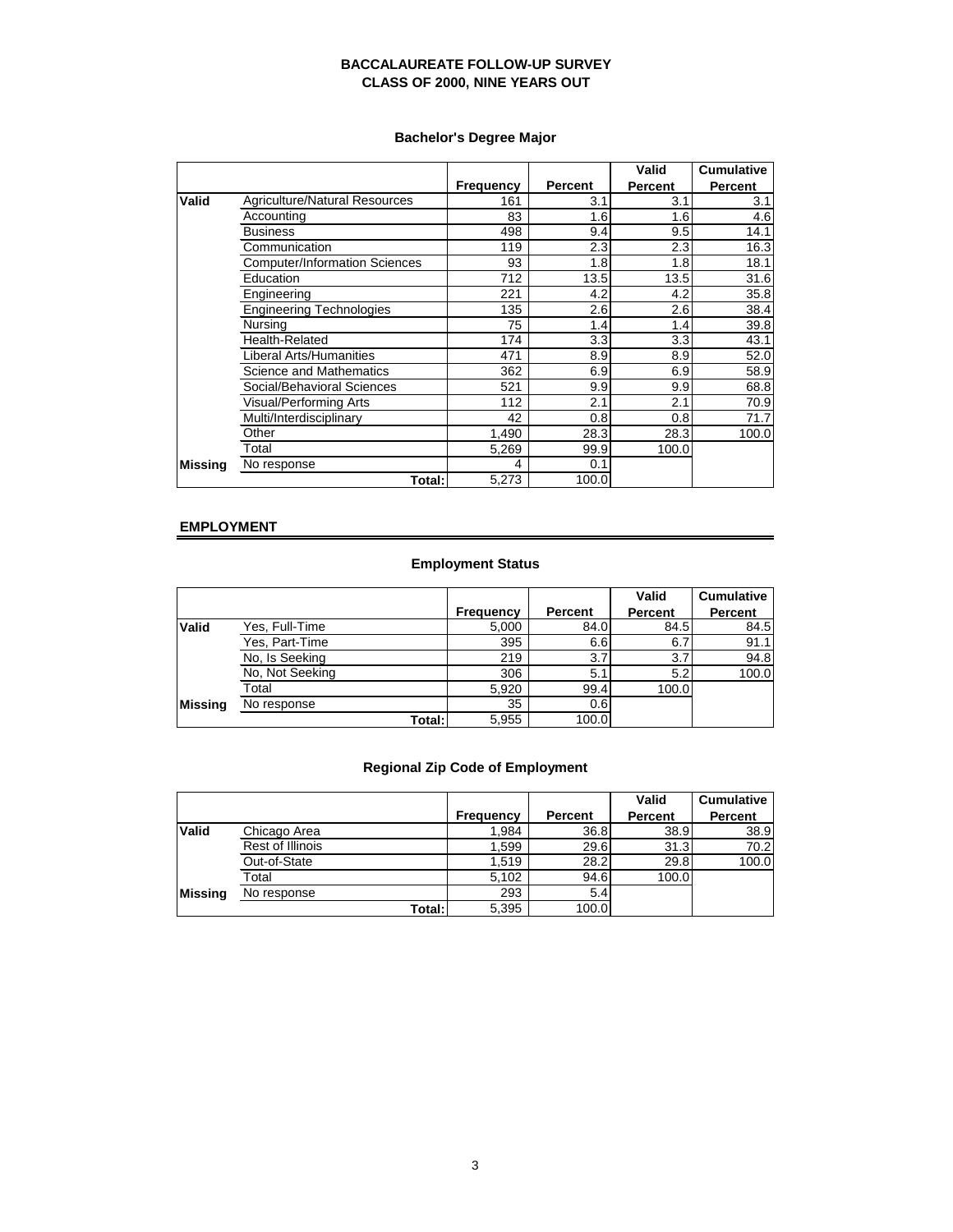## **Primary Employer**

|         |                                                  |                  |                | Valid          | <b>Cumulative</b> |
|---------|--------------------------------------------------|------------------|----------------|----------------|-------------------|
|         |                                                  | <b>Frequency</b> | <b>Percent</b> | <b>Percent</b> | <b>Percent</b>    |
| Valid   | Self-employed/private practice                   | 366              | 6.8            | 6.8            | 6.8               |
|         | Business (industrial, commercial, or<br>service) | 1,752            | 32.5           | 32.6           | 39.5              |
|         | Professional firm                                | 455              | 8.4            | 8.5            | 47.9              |
|         | College/university                               | 467              | 8.7            | 8.7            | 56.6              |
|         | Elementary/secondary school                      | 810              | 15.0           | 15.1           | 71.7              |
|         | Health agency/institution                        | 462              | 8.6            | 8.6            | 80.3              |
|         | Government (federal, state, or<br>local)         | 604              | 11.2           | 11.3           | 91.6              |
|         | Armed services                                   | 81               | 1.5            | 1.5            | 93.1              |
|         | Non-profit (non-government)                      | 240              | 4.4            | 4.5            | 97.6              |
|         | Other employer                                   | 130              | 2.4            | 2.4            | 100.0             |
|         | Total                                            | 5,367            | 99.5           | 100.0          |                   |
| Missina | No response                                      | 28               | 0.5            |                |                   |
|         | Total: I                                         | 5,395            | 100.0          |                |                   |

## **Satisfaction w/ Current Job**

|         |                       |                  |                | Valid   | <b>Cumulative</b> |
|---------|-----------------------|------------------|----------------|---------|-------------------|
|         |                       | <b>Frequency</b> | <b>Percent</b> | Percent | Percent           |
| Valid   | Very satisfied        | 2,366            | 43.9           | 43.9    | 43.9              |
|         | Satisfied             | 2,062            | 38.2           | 38.3    | 82.2              |
|         | Somewhat satisfied    | 671              | 12.4           | 12.5    | 94.7              |
|         | Somewhat dissatisfied | 158              | 2.9            | 2.9     | 97.6              |
|         | Dissatisfied          | 88               | 1.6            | 1.6     | 99.2              |
|         | Verv dissatisfied     | 41               | 0.8            | 0.8     | 100.0             |
|         | Total                 | 5,386            | 99.8           | 100.0   |                   |
| Missina | No response           | 9                | 0.2            |         |                   |
|         | Total: I              | 5,395            | 100.0          |         |                   |

## **Relationship Between Job & Major**

|              |                                |                  |         | Valid   | <b>Cumulative</b> |
|--------------|--------------------------------|------------------|---------|---------|-------------------|
|              |                                | <b>Frequency</b> | Percent | Percent | <b>Percent</b>    |
| <b>Valid</b> | <b>Closely Related</b>         | 2,564            | 47.5    | 47.7    | 47.7              |
|              | Related                        | 1,486            | 27.5    | 27.7    | 75.4              |
|              | Unrelated, by choice           | 1.040            | 19.3    | 19.4    | 94.8              |
|              | Unrelated, not by choice       | 268              | 5.0     | 5.0     | 99.8              |
|              | Unrelated, no further response | 12               | 0.2     | 0.2     | 100.0             |
|              | Total                          | 5,370            | 99.5    | 100.0   |                   |
| Missina      | No response                    | 25               | 0.5     |         |                   |
|              | Total:                         | 5,395            | 100.0   |         |                   |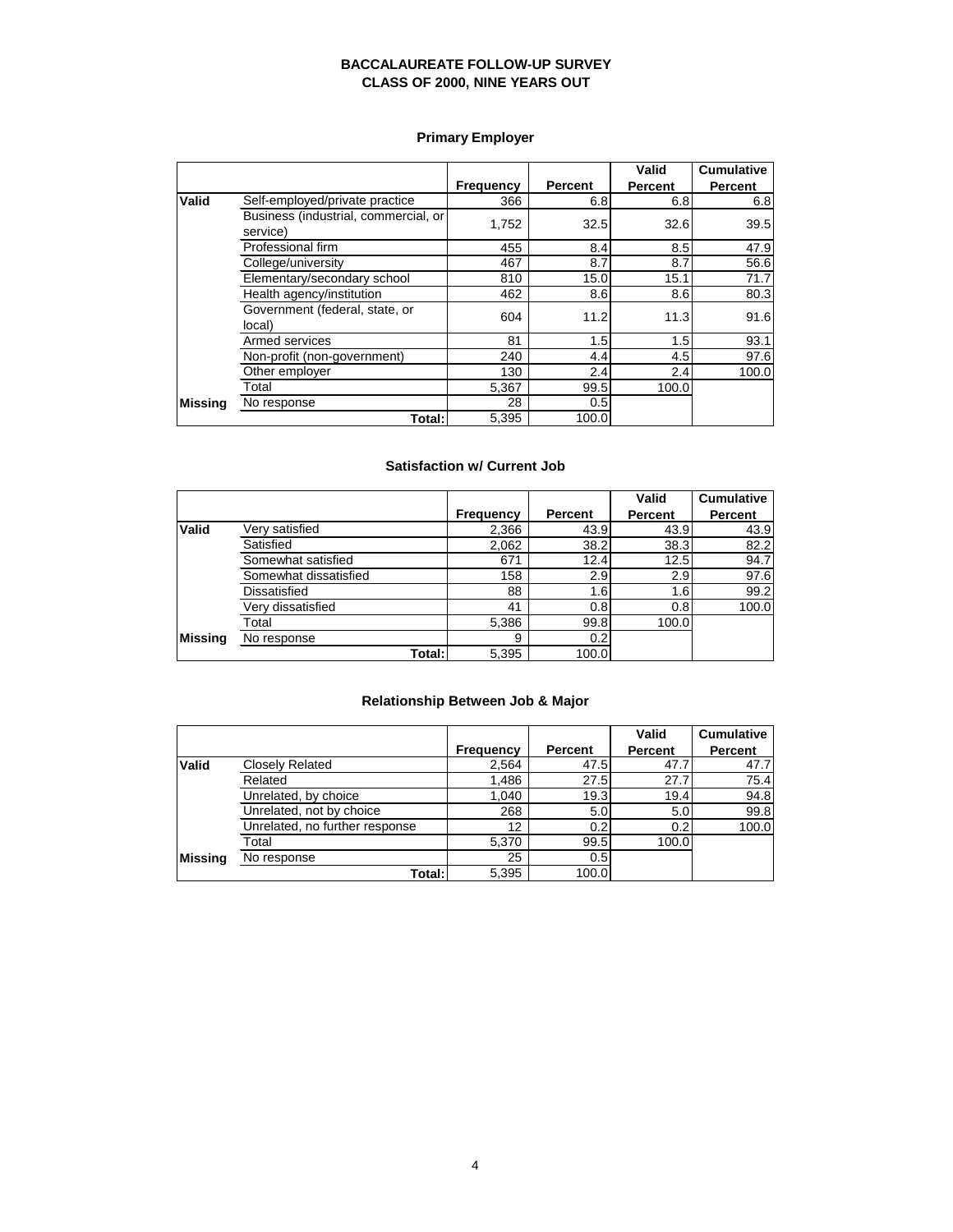## **Number of Different Employers**

|                |               |           |         | Valid   | <b>Cumulative</b> |
|----------------|---------------|-----------|---------|---------|-------------------|
|                |               | Frequency | Percent | Percent | <b>Percent</b>    |
| Valid          | One           | 1,488     | 27.6    | 27.7    | 27.7              |
|                | Two           | 1,649     | 30.6    | 30.7    | 58.4              |
|                | Three to six  | 2,052     | 38.0    | 38.2    | 96.7              |
|                | More than six | 179       | 3.3     | 3.3     | 100.0             |
|                | Total         | 5,368     | 99.5    | 100.0   |                   |
| <b>Missing</b> | No response   | 27        | 0.5     |         |                   |
|                | Total:        | 5,395     | 100.0   |         |                   |

## **Income Category - (Full-Time Employment)**

|              |                     |           |                | Valid          | <b>Cumulative</b> |
|--------------|---------------------|-----------|----------------|----------------|-------------------|
|              |                     | Frequency | <b>Percent</b> | <b>Percent</b> | Percent           |
| <b>Valid</b> | Under \$20,000      | 35        | 0.7            | 0.7            | 0.7               |
|              | \$20,000 - \$30,000 | 175       | 3.5            | 3.7            | 4.5               |
|              | $$30.001 - $40.000$ | 455       | 9.1            | 9.7            | 14.2              |
|              | \$40.001 - \$50.000 | 684       | 13.7           | 14.6           | 28.7              |
|              | \$50,001 - \$60,000 | 682       | 13.6           | 14.5           | 43.2              |
|              | \$60,001 - \$75,000 | 978       | 19.6           | 20.8           | 64.0              |
|              | \$75,001 - \$99,999 | 753       | 15.1           | 16.0           | 80.1              |
|              | $$100,000+$         | 937       | 18.7           | 19.9           | 100.0             |
|              | Total               | 4,699     | 94.0           | 100.0          |                   |
| Missina      | No response         | 301       | 6.0            |                |                   |
|              | Total:              | 5,000     | 100.0          |                |                   |

## **Income Category - (Part-Time Employment)**

|                |                     |           |         | <b>Valid</b>   | <b>Cumulative</b> |
|----------------|---------------------|-----------|---------|----------------|-------------------|
|                |                     | Frequency | Percent | <b>Percent</b> | Percent           |
| Valid          | Under \$20,000      | 134       | 33.9    | 37.7           | 37.7              |
|                | \$20,000 - \$30,000 | 77        | 19.5    | 21.7           | 59.4              |
|                | \$30,001 - \$40,000 | 38        | 9.6     | 10.7           | 70.1              |
|                | \$40.001 - \$50.000 | 40        | 10.1    | 11.3           | 81.4              |
|                | \$50,001 - \$60,000 | 25        | 6.3     | 7.0            | 88.5              |
|                | \$60,001 - \$75,000 | 16        | 4.1     | 4.5            | 93.0              |
|                | \$75,001 - \$99,999 | 11        | 2.8     | 3.1            | 96.1              |
|                | $$100,000+$         | 14        | 3.5     | 3.9            | 100.0             |
|                | Total               | 355       | 89.9    | 100.0          |                   |
| <b>Missing</b> | No response         | 40        | 10.1    |                |                   |
|                | Total:              | 395       | 100.0   |                |                   |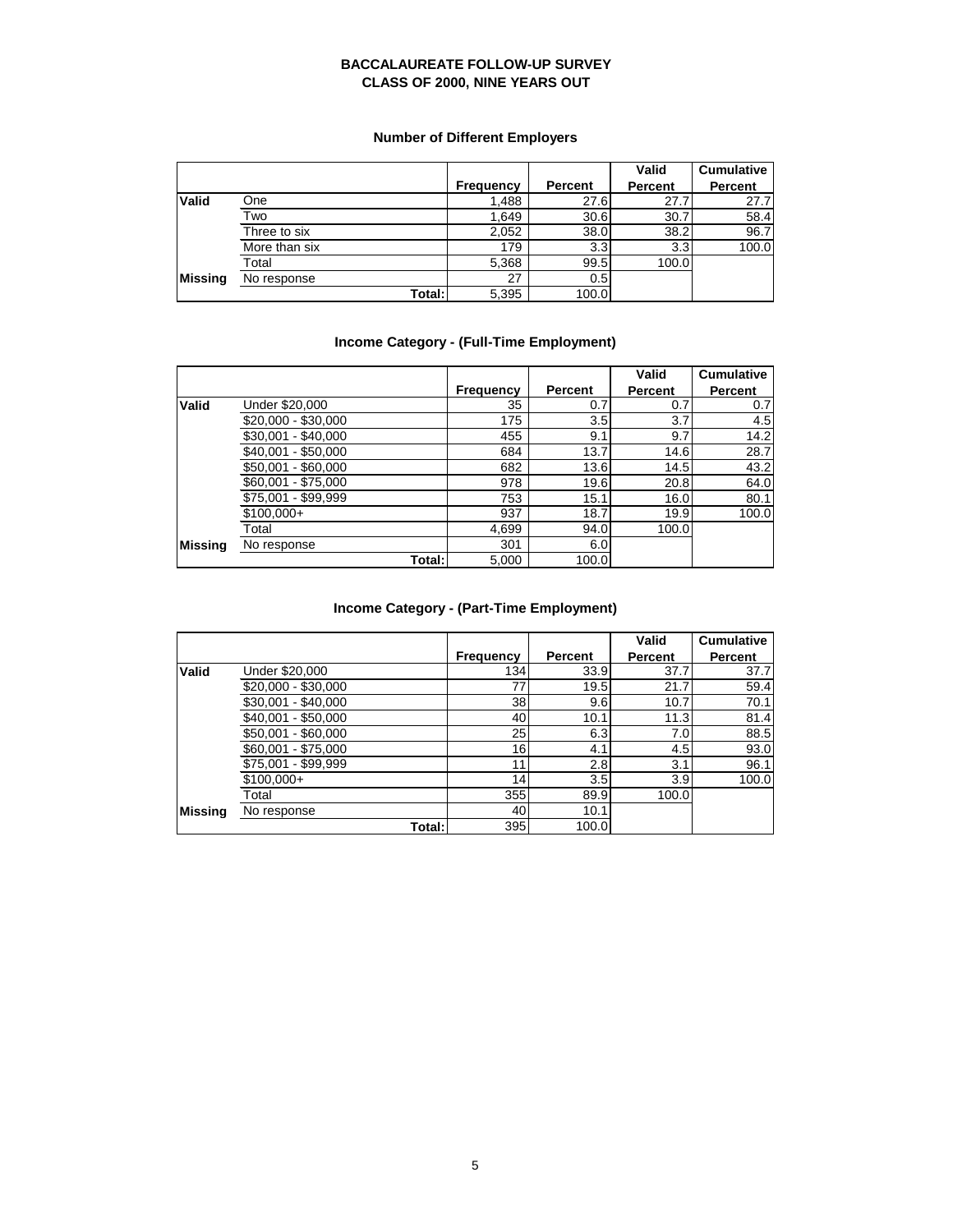## **Primary Occupation**

|                |                                                          |                  |                  | Valid            | <b>Cumulative</b> |
|----------------|----------------------------------------------------------|------------------|------------------|------------------|-------------------|
|                |                                                          | <b>Frequency</b> | <b>Percent</b>   | <b>Percent</b>   | Percent           |
| <b>Valid</b>   | Management                                               | 521              | 9.7              | 13.4             | 13.4              |
|                | <b>Business Operations</b>                               | 322              | 6.0              | 8.3              | 21.6              |
|                | <b>Financial Specialists</b>                             | 217              | 4.0              | 5.6              | 27.2              |
|                | <b>Computer Specialists</b>                              | 205              | 3.8              | 5.3              | 32.4              |
|                | Mathematical Scientists and<br>Technicians               | 8                | 0.1              | 0.2              | 32.6              |
|                | Architects, Surveyors, and                               |                  |                  |                  |                   |
|                | Cartographers                                            | 23               | 0.4              | 0.6              | 33.2              |
|                | <b>Engineers and Related Technicians</b>                 | 249              | 4.6              | 6.4              | 39.6              |
|                | Life and Physical Scientists and<br>Technicians          | 94               | 1.7              | 2.4              | 42.0              |
|                | <b>Social Scientists</b>                                 | 41               | 0.8              | 1.1              | 43.1              |
|                | Health: Doctors                                          | 71               | 1.3              | 1.8              | 44.9              |
|                | Health: Registered Nurses                                | 96               | 1.8              | 2.5              | 47.4              |
|                | Health: Therapists                                       | 82               | 1.5              | 2.1              | 49.5              |
|                | Health: Other Health Practitioners,                      | 113              | 2.1              | 2.9              | 52.4              |
|                | Professionals, and Support<br>Workers                    |                  |                  |                  |                   |
|                | Community and Social Service                             | 180              | 3.3              | 4.6              | 57.0              |
|                | Legal: Attorneys/Judges                                  | 73               | 1.4              | 1.9              | 58.9              |
|                | Legal: Legal Support Workers                             | 14               | 0.3              | 0.4              | 59.2              |
|                | <b>Education: Early Childhood</b>                        |                  |                  |                  |                   |
|                | Teachers                                                 | 44               | 0.8              | 1.1              | 60.3              |
|                | <b>Education: Elementary School</b><br><b>Teachers</b>   | 188              | 3.5              | 4.8              | 65.2              |
|                | <b>Education: Middle School Teachers</b>                 | 104              | 1.9              | 2.7              | 67.8              |
|                | Education: Secondary School<br>Teachers                  | 126              | 2.3              | 3.2              | 71.1              |
|                | <b>Education: Special Education</b><br>Teachers          | 90               | 1.7              | 2.3              | 73.4              |
|                | Education: Other, except<br>Administrators               | 203              | 3.8              | 5.2              | 78.6              |
|                | <b>Library Occupations</b>                               | 34               | 0.6              | 0.9              | 79.5              |
|                | Arts and Design Workers                                  | 43               | 0.8              | 1.1              | 80.6              |
|                | Entertainers, Performers, Sports,<br>and Related Workers | 24               | 0.4              | 0.6              | 81.2              |
|                | Media and Communication<br>Workers                       | 55               | 1.0              | 1.4              | 82.6              |
|                | <b>Sales</b>                                             | 175              | 3.2              | 4.5              | 87.1              |
|                | Office and Administration                                | 102              | 1.9              | 2.6              | 89.7              |
|                | <b>Protective Services</b>                               | 144              | $\overline{2.7}$ | $\overline{3.7}$ | 93.4              |
|                | Food Preparation and Serving                             | 17               | 0.3              | 0.4              | 93.8              |
|                | Building and Grounds Cleaning and<br>Maintenance         | 14               | 0.3              | 0.4              | 94.2              |
|                | <b>Personal Care Services</b>                            | 25               | 0.5              | 0.6              | 94.8              |
|                | Farming, Fishing, and Forestry                           | 29               | 0.5              | 0.7              | 95.6              |
|                | <b>Construction and Extractive</b>                       | 29               | 0.5              | 0.7              | 96.3              |
|                | Installation, Maintenance, and                           | 14               | 0.3              | 0.4              | 96.7              |
|                | Repair                                                   |                  |                  |                  |                   |
|                | Production                                               | 21               | 0.4              | 0.5              | 97.2              |
|                | <b>Transportation and Material Moving</b>                | 50               | 0.9              | 1.3              | 98.5              |
|                | Military                                                 | 59               | 1.1              | 1.5              | 100.0             |
|                | Total                                                    | 3,899            | 72.3             | 100.0            |                   |
| <b>Missing</b> | No response                                              | 1,496            | 27.7             |                  |                   |
|                | Total:                                                   | 5,395            | 100.0            |                  |                   |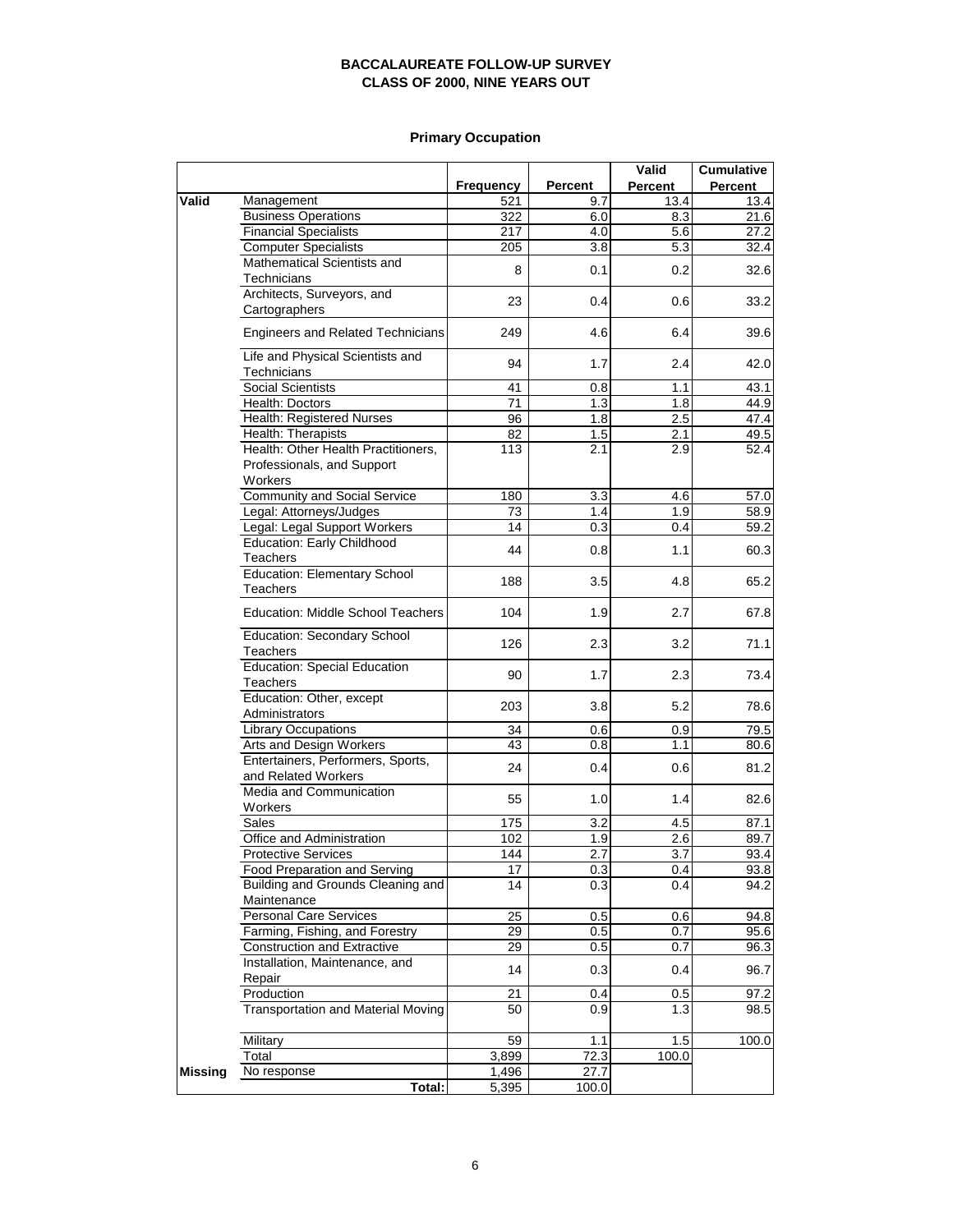## **EDUCATION**

## **Post-Bac Degrees Earned**

|                |             |           |         | <b>Valid</b>   | <b>Cumulative</b> |
|----------------|-------------|-----------|---------|----------------|-------------------|
|                |             | Frequency | Percent | <b>Percent</b> | <b>Percent</b>    |
| Valid          | Yes         | 2,254     | 37.9    | 40.1           | 40.1              |
|                | No          | 3,361     | 56.4    | 59.9           | 100.0             |
|                | Total       | 5,615     | 94.3    | 100.0          |                   |
| <b>Missing</b> | No response | 340       | 5.7     |                |                   |
|                | Total: I    | 5,955     | 100.0   |                |                   |

## **Type of Degree Earned**

|                |                       |           |         | Valid   | <b>Cumulative</b> |
|----------------|-----------------------|-----------|---------|---------|-------------------|
|                |                       | Frequency | Percent | Percent | <b>Percent</b>    |
| Valid          | Associate             | 44        | 2.0     | 2.4     | 2.4               |
|                | Second baccalaureate  | 57        | 2.5     | 3.1     | 5.5               |
|                | Academic master's     | 958       | 42.5    | 51.9    | 57.3              |
|                | Professional master's | 496       | 22.0    | 26.9    | 84.2              |
|                | Medicine              | 43        | 1.9     | 2.3     | 86.5              |
|                | Health professional   | 36        | 1.6     | 1.9     | 88.5              |
|                | Theology/divinity     | 6         | 0.3     | 0.3     | 88.8              |
|                | Law                   | 86        | 3.8     | 4.7     | 93.4              |
|                | Doctorate             | 69        | 3.1     | 3.7     | 97.2              |
|                | Other                 | 52        | 2.3     | 2.8     | 100.0             |
|                | Total                 | 1,847     | 81.9    | 100.0   |                   |
| <b>Missing</b> | No response           | 407       | 18.1    |         |                   |
|                | Total:                | 2.254     | 100.0   |         |                   |

## **Current Degree Enrollment**

|                |                |           |                | Valid          | <b>Cumulative</b> |
|----------------|----------------|-----------|----------------|----------------|-------------------|
|                |                | Frequency | <b>Percent</b> | <b>Percent</b> | <b>Percent</b>    |
| Valid          | Yes, Full-Time | 352       | 5.9            | 6.4            | 6.4               |
|                | Yes, Part-Time | 311       | 5.2            | 5.6            | 12.0              |
|                | No             | 4.874     | 81.8           | 88.0           | 100.0             |
|                | Total          | 5.537     | 93.0           | 100.0          |                   |
| <b>Missing</b> | No response    | 418       | 7.0            |                |                   |
|                | Total:         | 5,955     | 100.0          |                |                   |

## **Type of Current Enrollment**

|                |                       |                  |                | Valid          | <b>Cumulative</b> |
|----------------|-----------------------|------------------|----------------|----------------|-------------------|
|                |                       | <b>Frequency</b> | <b>Percent</b> | <b>Percent</b> | <b>Percent</b>    |
| Valid          | Associate             | 16               | 2.4            | 3.0            | 3.0               |
|                | Second baccalaureate  | 22               | 3.3            | 4.2            | 7.2               |
|                | Academic master's     | 180              | 27.1           | 34.2           | 41.4              |
|                | Professional master's | 175              | 26.4           | 33.2           | 74.6              |
|                | Medicine              | 2                | 0.3            | 0.4            | 75.0              |
|                | Health professional   | 10               | 1.5            | 1.9            | 76.9              |
|                | Theology/divinity     | $\overline{2}$   | 0.3            | 0.4            | 77.2              |
|                | Law                   | 6                | 0.9            | 1.1            | 78.4              |
|                | Doctorate             | 82               | 12.4           | 15.6           | 93.9              |
|                | Other                 | 32               | 4.8            | 6.1            | 100.0             |
|                | Total                 | 527              | 79.5           | 100.0          |                   |
| <b>Missing</b> | No response           | 136              | 20.5           |                |                   |
|                | Total:                | 663              | 100.0          |                |                   |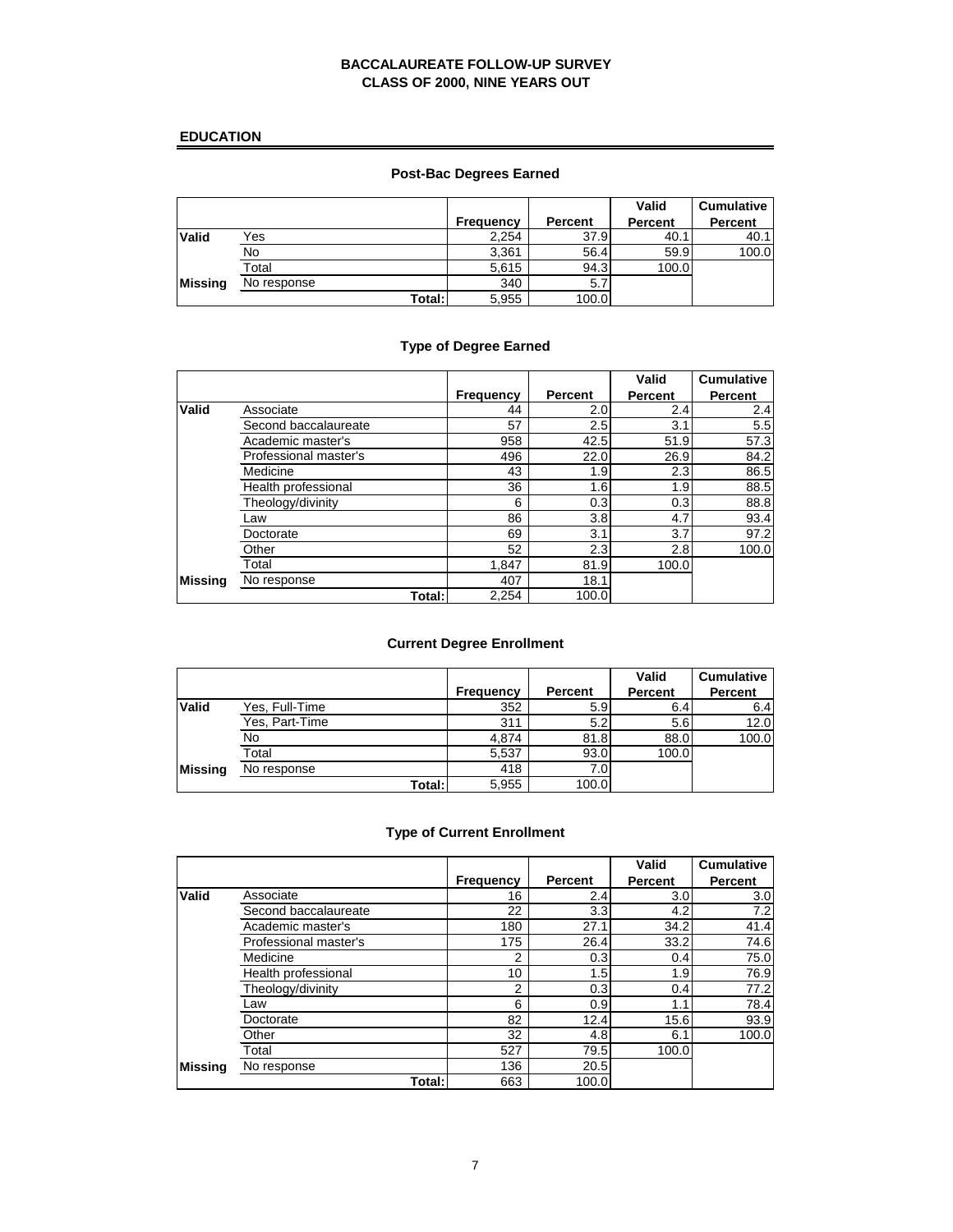## **SATISFACTION**

## **Present Attitude Towards the University**

|                |                   |                  |                | Valid          | <b>Cumulative</b> |
|----------------|-------------------|------------------|----------------|----------------|-------------------|
|                |                   | <b>Frequency</b> | <b>Percent</b> | <b>Percent</b> | <b>Percent</b>    |
| <b>Valid</b>   | Strongly positive | 2,515            | 42.2           | 42.7           | 42.7              |
|                | Positive          | 2,647            | 44.5           | 44.9           | 87.6              |
|                | Somewhat positive | 563              | 9.5            | 9.6            | 97.1              |
|                | Somewhat negative | 118              | 2.0            | 2.0            | 99.2              |
|                | Negative          | 28               | 0.5            | 0.5            | 99.6              |
|                | Strongly negative | 22               | 0.4            | 0.4            | 100.0             |
|                | Total             | 5,893            | 99.0           | 100.0          |                   |
| <b>Missing</b> | No response       | 62               | 1.0            |                |                   |
|                | Total:            | 5,955            | 100.0          |                |                   |

## **Present Attitude Towards Bachelor's Degree Major**

|              |                   |           |         | Valid          | <b>Cumulative</b> |
|--------------|-------------------|-----------|---------|----------------|-------------------|
|              |                   | Frequency | Percent | <b>Percent</b> | <b>Percent</b>    |
| <b>Valid</b> | Strongly positive | 2,203     | 37.0    | 37.6           | 37.6              |
|              | Positive          | 2.444     | 41.0    | 41.8           | 79.4              |
|              | Somewhat positive | 823       | 13.8    | 14.1           | 93.5              |
|              | Somewhat negative | 288       | 4.8     | 4.9            | 98.4              |
|              | Negative          | 62        | 1.0     | 1.1            | 99.4              |
|              | Strongly negative | 33        | 0.6     | 0.6            | 100.0             |
|              | Total             | 5,853     | 98.3    | 100.0          |                   |
| Missina      | No response       | 102       | 1.7     |                |                   |
|              | Total:            | 5,955     | 100.0   |                |                   |

#### **Career Path Prep**

|                |                    |           |         | <b>Valid</b>   | <b>Cumulative</b> |
|----------------|--------------------|-----------|---------|----------------|-------------------|
|                |                    | Frequency | Percent | <b>Percent</b> | <b>Percent</b>    |
| Valid          | Verv Well          | 1,780     | 29.9    | 30.5           | 30.5              |
|                | Well               | 2,008     | 33.7    | 34.4           | 65.0              |
|                | Adequately         | 1,558     | 26.2    | 26.7           | 91.7              |
|                | Inadequately       | 311       | 5.2     | 5.3            | 97.0              |
|                | Poorly             | 106       | 1.8     | 1.8            | 98.9              |
|                | <b>Very Poorly</b> | 67        | 1.1     | 1.1            | 100.0             |
|                | Total              | 5,830     | 97.9    | 100.0          |                   |
| <b>Missing</b> | No response        | 125       | 2.1     |                |                   |
|                | Total:             | 5,955     | 100.0   |                |                   |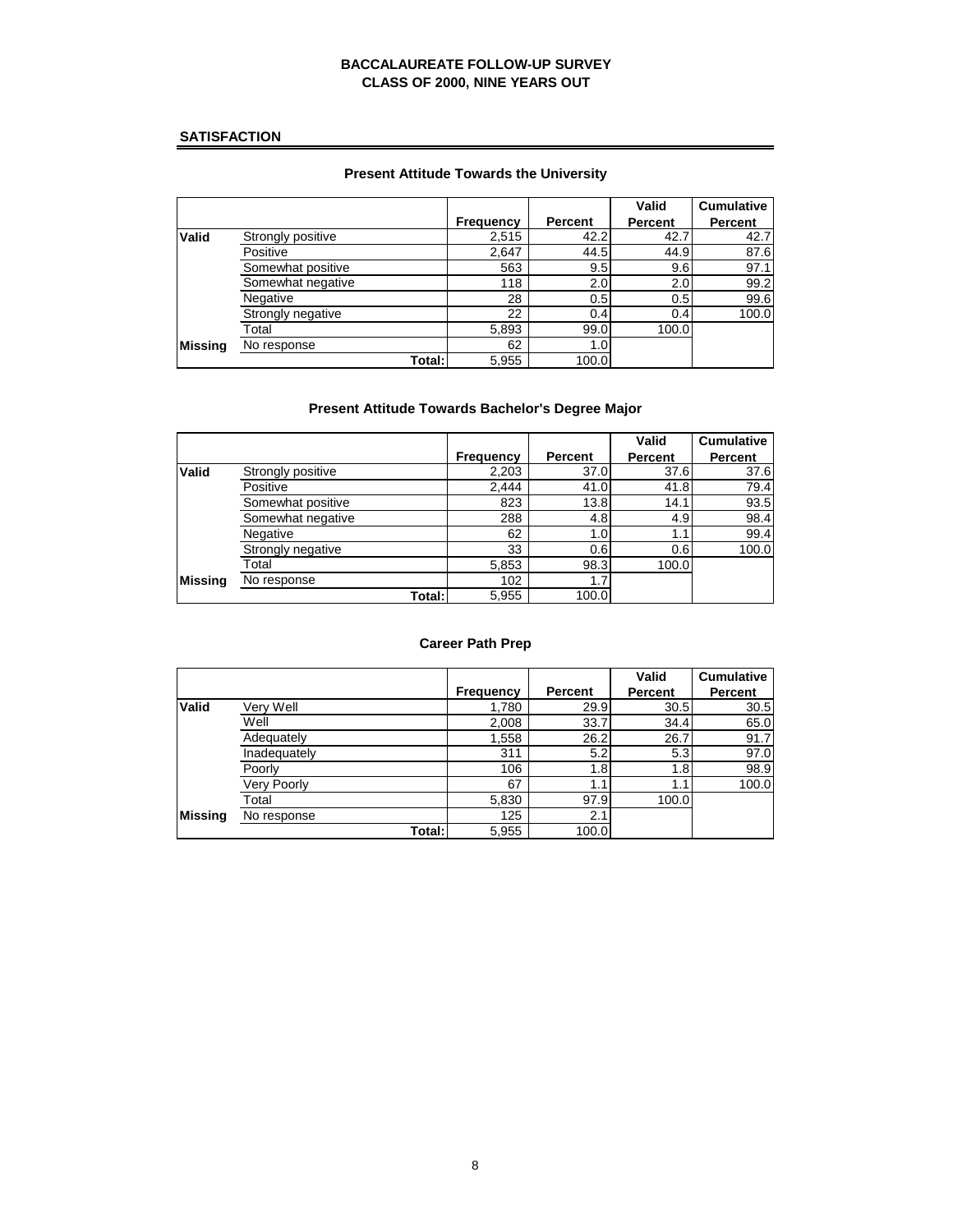## **EDUCATIONAL EFFECTIVENESS**

|              |                    |                  |                | Valid   | <b>Cumulative</b> |
|--------------|--------------------|------------------|----------------|---------|-------------------|
|              |                    | <b>Frequency</b> | <b>Percent</b> | Percent | Percent           |
| <b>Valid</b> | Extremely helpful  | 1,545            | 25.9           | 26.2    | 26.2              |
|              | Very helpful       | 2,594            | 43.6           | 44.1    | 70.3              |
|              | Moderately helpful | 1,420            | 23.8           | 24.1    | 94.4              |
|              | Slightly helpful   | 257              | 4.3            | 4.4     | 98.8              |
|              | Not helpful        | 70               | 1.2            | 1.2     | 100.0             |
|              | Total              | 5,886            | 98.8           | 100.0   |                   |
| Missina      | No response        | 69               | 1.2            |         |                   |
|              | Total:             | 5,955            | 100.0          |         |                   |

## **Eff: Critical Thinking**

## **Eff: Sense of Ethics**

|              |                    |                  |                | Valid   | <b>Cumulative</b> |
|--------------|--------------------|------------------|----------------|---------|-------------------|
|              |                    | <b>Frequency</b> | <b>Percent</b> | Percent | <b>Percent</b>    |
| <b>Valid</b> | Extremely helpful  | 1,365            | 22.9           | 23.2    | 23.2              |
|              | Very helpful       | 2,263            | 38.0           | 38.5    | 61.7              |
|              | Moderately helpful | 1,590            | 26.7           | 27.0    | 88.8              |
|              | Slightly helpful   | 432              | 7.3            | 7.3     | 96.1              |
|              | Not helpful        | 229              | 3.8            | 3.9     | 100.0             |
|              | Total              | 5,879            | 98.7           | 100.0   |                   |
| Missina      | No response        | 76               | 1.3            |         |                   |
|              | Total:             | 5,955            | 100.0          |         |                   |

## **Eff: Diversity Understanding**

|              |                    |           |                | Valid          | <b>Cumulative</b> |
|--------------|--------------------|-----------|----------------|----------------|-------------------|
|              |                    | Frequency | <b>Percent</b> | <b>Percent</b> | <b>Percent</b>    |
| <b>Valid</b> | Extremely helpful  | 1,641     | 27.6           | 27.9           | 27.9              |
|              | Verv helpful       | 2,397     | 40.3           | 40.7           | 68.6              |
|              | Moderately helpful | 1,373     | 23.1           | 23.3           | 91.9              |
|              | Slightly helpful   | 341       | 5.7            | 5.8            | 97.7              |
|              | Not helpful        | 133       | 2.2            | 2.3            | 100.0             |
|              | Total              | 5,885     | 98.8           | 100.0          |                   |
| Missina      | No response        | 70        | 1.2            |                |                   |
|              | Total:             | 5,955     | 100.0          |                |                   |